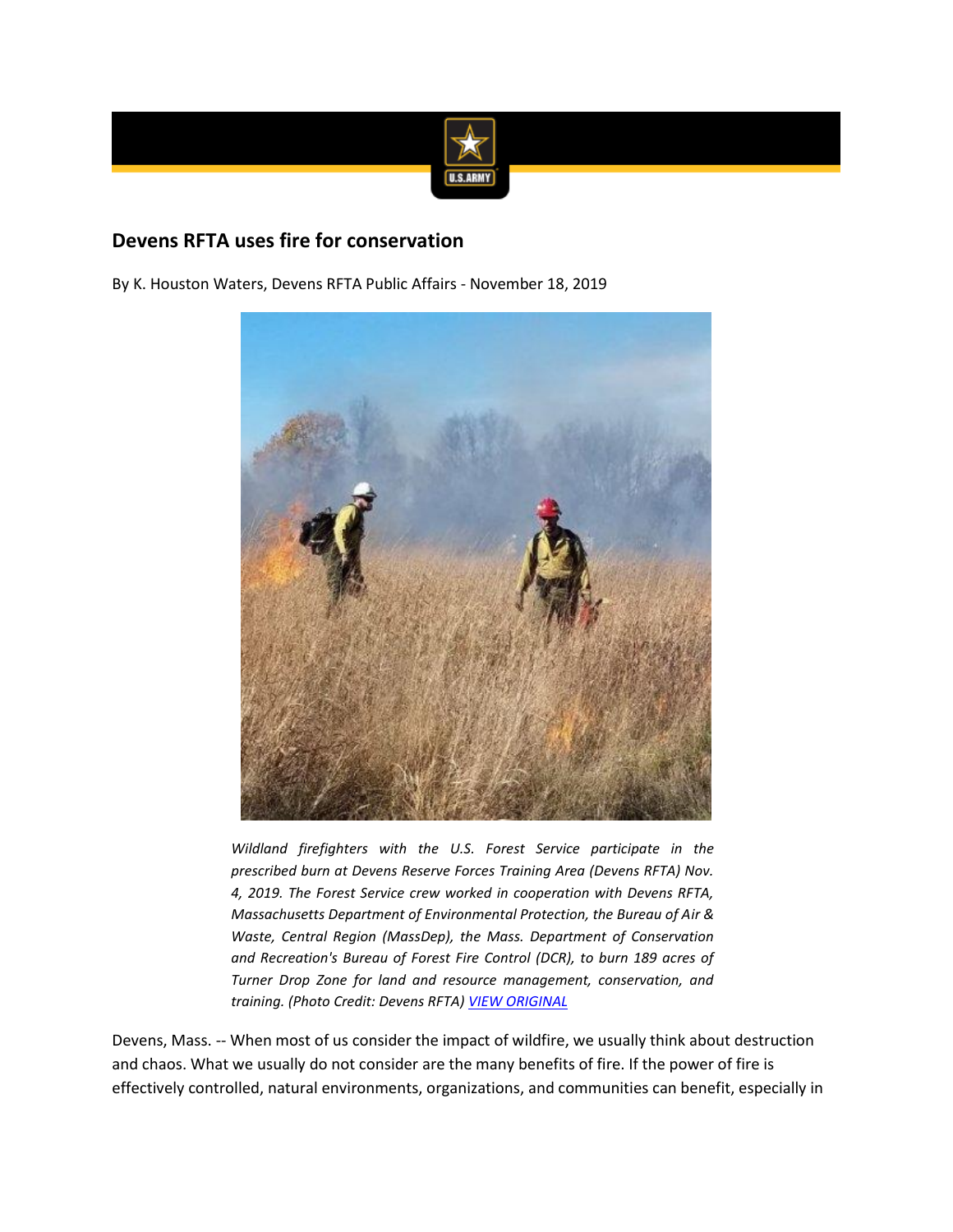the areas of resource management, conservation, and increased inter-operability of safety and fire personnel. Beginning in early November, Devens Reserve Forces Training Area (Devens RFTA) put this method to practice by utilizing a process known as "prescribed burning" on one of their training ranges.

"Prescribed burning is an important tool for natural resource conservation, training, land management, and wildfire prevention and minimization," said Suzy Richardson, a natural resource specialist in the environmental division of the Department of Public Works at Devens RFTA. "Fire is a natural part of grassland and forest ecology and necessary for the maintenance and restoration of many of the habitats and species found here."

Devens RFTA worked in coordination with the Massachusetts Department of Environmental Protection, the Bureau of Air & Waste, Central Region (MassDep), the U.S. Forest Service, the Mass. Department of Conservation and Recreation's Bureau of Forest Fire Control (DCR), and the Devens Fire Department, to conduct the burn, which took place Nov. 4-5 on 189 acres of Turner Drop Zone, an airdrop training range on the installation's South Post.

The Mass. Division of Fisheries & Wildlife (DFW) recommended the burn to enhance the growth of warm-season grasslands in the area and to improve the habitat for a number of native species of endangered and threatened birds protected under the Mass. Endangered Species Act (MESA).

An example of one of these species is the grasshopper sparrow, or Ammodramus savannarum. According to DFW's Natural Heritage & Endangered Species Program, open fields with limited shrubbery and ground litter are necessary to support the species. By removing this through fire, land managers hope to create a better habitat for the sparrow, which could improve their population.

In addition to the conservation objective, the burn provided fire and safety crews with an opportunity to gain real world, hands-on experience in a live-fire scenario.

"The prescribed burn provided a valuable live training experience for the range control staff that are responsible for putting out fires caused by range use," said Richardson. "They were able to participate in the prescribed burn in both holding and firing positions and gained valuable experience working with other wildland firefighting professionals."

The burn was also an opportunity to bring a number of independent agencies, like the Army, Forest Service, the local fire department, and the DCR, together for one specific purpose. "In the event of a severe a wildfire on Fort Devens, these agencies would need to work together to protect lives and property," said Richardson. "This prescribed burn provided all agencies involved with the valuable experience of working together."

Safety and fire crews took steps to notify the public and ensure safety during the burn. Crews were on site at all times managing and controlling the fire.